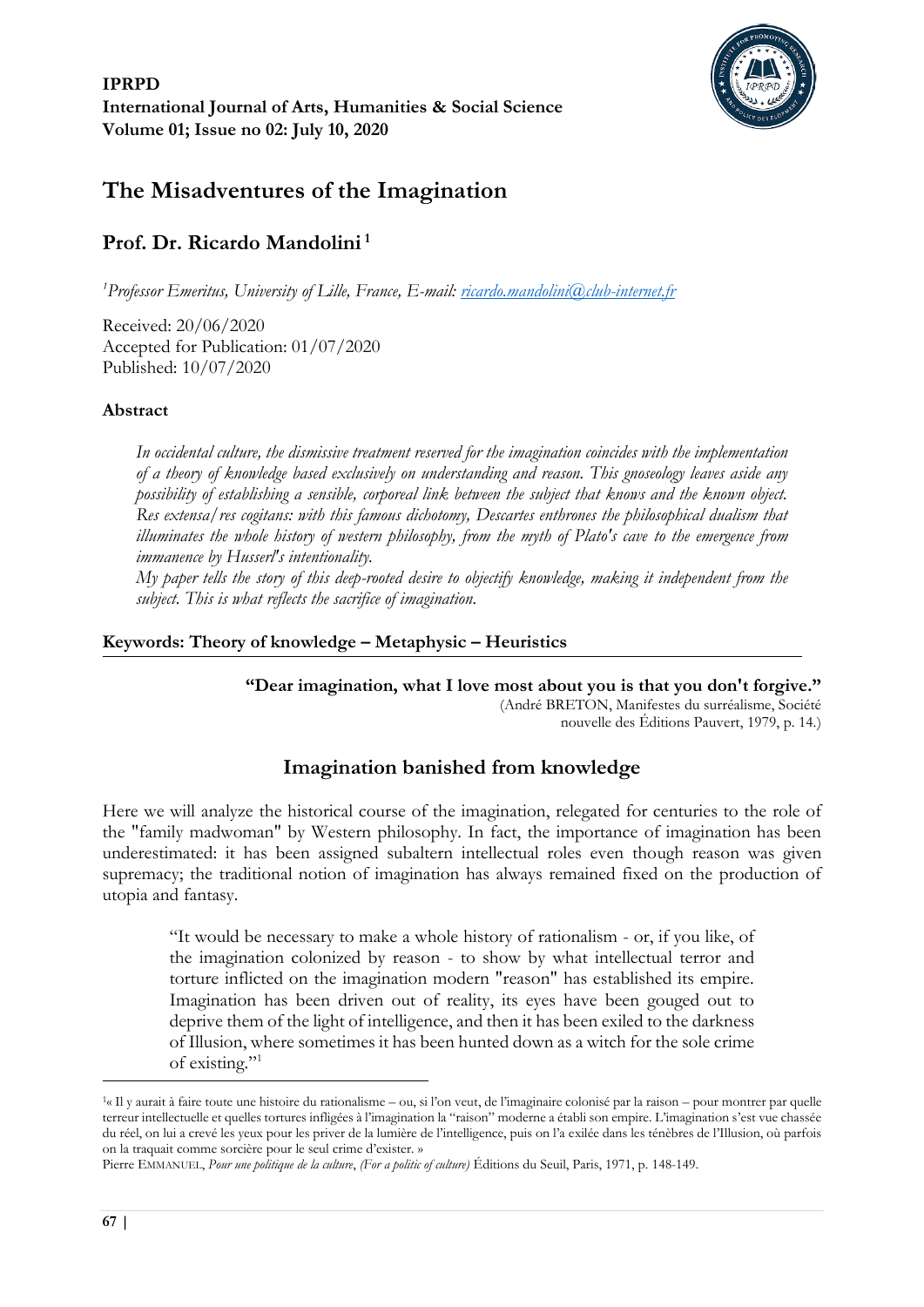It should not be surprising, therefore, if the word imaginary is still used today as an antonym for the real. This circumstance does not prevent us from accepting fictions as explanations of a real situation whose causes we do not know. In other words, despite the discredit brought to the imagination, fiction plays the role of a necessary evil in the acquisition of knowledge and in learning. We know almost nothing about fictions: we lack an explanation of how they function in the cognitive process, a characterization of the different types of fictions and their different fields of application...

First of all, it should be universally accepted that a fiction can be part of a non-fictional demonstration:

"[...] The question of whether or not a representation has or does not have cognitive significance cannot be answered satisfactorily in terms of the semantic status of an isolated representation. The expression "having a cognitive scope" does not therefore refer to the truly status of an isolated representation, but rather to the role of this representation in a specific mode of operation of mental representations - the cognitive mode. [...] To put it simply, we can define the cognitive relationship as one in which we allow the world to act on us in order to develop a model that is such that our future interactions with this world are more appropriate than our past interactions. What is important is that, when we conceive the question of the cognitive relation from this angle, we move it from the field of a semantics of representations to that of a specific use of representations, thus towards a pragmatic questioning."<sup>2</sup>

And yet Aristotle had exposed the cognitive role of the imagination, an intermediate stratum between sensitivity and intellect, in On the Soul and its Appendix, "On Memory and Reminiscence". For the Stagirite, the perceptions coming from the five senses had first to be assimilated by the imagination and then become the material for intelligible processing.

"Imagination, in turn, is distinguished from sensation as well as from thought; but it is not given without sensation, and without imagination there is no belief."<sup>3</sup> "This is why, if one had no sensation, one could neither learn nor understand anything; and, on the other hand, when one thinks, thought is necessarily accompanied by an image, because images are, in a sense, sensations, although they have no matter."<sup>4</sup>

Unfortunately, with all the interest that Aristotle's principles may have had, his conception will be relegated to oblivion by the Western historical tradition. Instead of determining the place of imagination in cognitive processes, what it remained for the history was the notion of imagination as

<sup>&</sup>lt;sup>2</sup>« […] La question de savoir si une représentation a ou n'a pas de portée cognitive ne saurait trouver de réponse satisfaisante au niveau du statut sémantique de cette représentation considérée isolément. L'expression "avoir une portée cognitive" ne désigne donc pas le statut vérifonctionnel d'une représentation isolée, mais plutôt le rôle de cette représentation dans un mode opératoire spécifique des représentations mentales — le mode cognitif. […] Pour aller au plus simple, on peut définir la relation cognitive comme une relation dans laquelle nous laissons agir le monde sur nous afin d'en élaborer un modèle qui soit tel *que nos interactions futures avec ce monde soient plus adaptées que nos interactions passées*. Ce qui importe c'est que, lorsqu'on conçoit la question de la relation cognitive sous cet angle, on la déplace du champ d'une sémantique des représentations vers celui d'un usage spécifique des représentations, donc vers une interrogation de nature *pragmatique*. » Jean-Marie SCHAEFFER, « De l'imagination à la fiction » ("From imagination to fiction"), article online in http [://www.vox-poetica.org/t/fiction.htm](http://www.vox-poetica.org/t/fiction.htm)

**<sup>3</sup>** « L'imagination, à son tour, se distingue de la sensation comme de la pensée ; mais elle n'est pas donnée sans la sensation, et sans imagination il n'y a pas de croyance. »

Aristote, *De l'âme* (*on the Soul*) III,427 b., Text prepared by A. Jannone on translation and notes form E. Barbotin, Gallimard, 1989, p. 85.

<sup>&</sup>lt;sup>4</sup> « Voila pourquoi si l'on n'avait aucune sensation, on ne pourrait non plus rien apprendre ni comprendre ; et, d'autre part, lorsque l'on pense, la pensée s'accompagne nécessairement d'une image, car les images sont dans un sens des sensations, sauf qu'elles n'ont pas de matière. »*Ibid.,* III, 432 a, p. 98.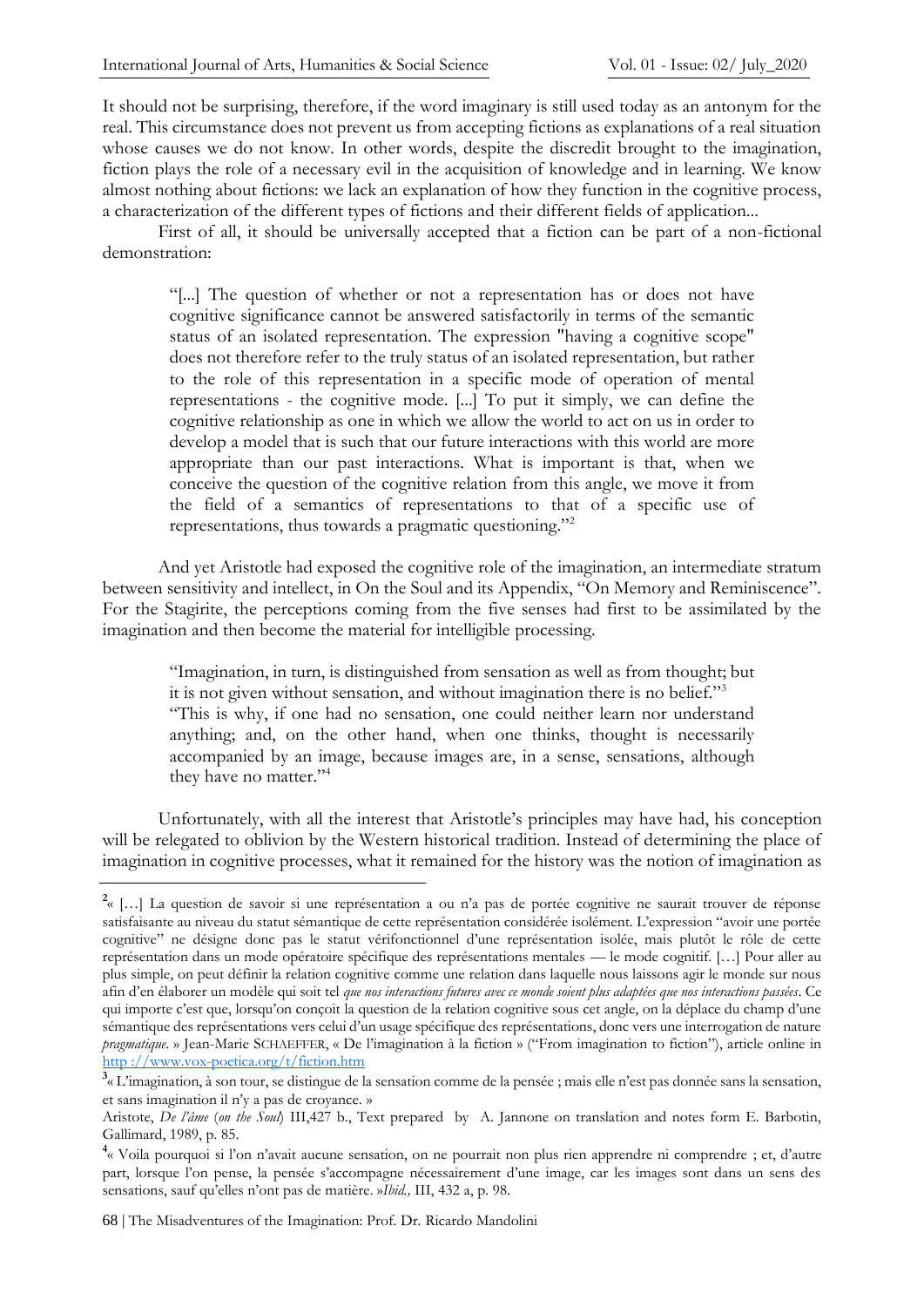a blurred perception or prevarication of reality, leaving it permanently out of the cognitive process the "allegory of the Cave" and other excerpts from Plato's Republic follow this trend.

However, several Arab authors and commentators of the Middle Ages (Avicenna, Averroes) recovered Aristotle's teachings on imagination and contributed to spreading his teachings to the four corners of the East. Here is a resonance:

"Long ago, Western philosophy, let us say "official" philosophy, dragged in the wake of the positive sciences, admitted only two sources of Knowledge. There is the sensitive perception, providing the so-called empirical data. And there are the concepts of understanding, the world of laws governing this empirical data. Certainly, phenomenology has modified and surpassed this simplifying gnoseology. But the fact remains that between sensitive perceptions and intuitions or categories of the intellect, the place had remained empty. What should have taken its place between the two, and which elsewhere occupied this middle place, namely the Active Imagination, was left to the poets. That this active imagination in man [...] has its own cognitive function, that is to say that it gives us access to a reality of Being that without it remains closed and forbidden to us, is what a rational and reasonable scientific philosophy could not explain. ...] What characterizes the position of the [...] Ishrâqîyûn of the spiritual line of Sohravardi (12th century) is a scheme of worlds that radically contrasts with the dualism that we have just recalled. For them, imagination is a cognitive faculty in its own right. Its mediating function is to make us know as of right the region of Being which, without this mediation, would remain a forbidden region [...]."<sup>5</sup>

## **Kant and the imagination**

At the end of the 18th century, the question of the role of imagination in the process of knowledge will acquire pathetic contours for Western philosophy. A typical example is Kant's transcendental idealism, which has a particular difficulty in situating the imagination and giving it its rightful place in the concert of the faculties of the soul and in their harmonic functioning. Thus, as S. Barbery affirms, the imagination is painfully absent from the picture of the higher faculties, in their systematic unity which Kant draws up in the introduction to the *Critique of Judgement*<sup>6</sup>:

| <b>Mental Faculties</b>                | <b>Cognitive faculties</b> | <b>A Priori Principles</b> | Application |
|----------------------------------------|----------------------------|----------------------------|-------------|
| Cognitive faculties                    | Understanding              | Conformity to law          | Nature      |
| Feeling of pleasure and<br>displeasure | Judgment                   | Finality                   | Art         |
| Faculty of desire                      | Reason                     | Final End                  | Freedom     |

**<sup>5</sup>** « Il y a longtemps que la philosophie occidentale, disons la philosophie "officielle", entraînée dans le sillage des sciences positives, n'admet que deux sources du Connaître. Il y a la perception sensible, fournissant les données qu'on appelle empiriques. Et il y a les concepts de l'entendement, le monde des lois régissant ces données empiriques. Certes, la phénoménologie a modifié et dépassé cette gnoséologie simplificatrice. Mais il reste qu'entre les perceptions sensibles et les intuitions ou les catégories de l'intellect, la place était restée vide. Ce qui aurait dû prendre place entre les unes et les autres, et qui ailleurs occupait cette place médiane, à savoir l'Imagination active, fut laissé aux poètes. Que cette imagination active dans l'homme […] ait sa fonction noétique ou cognitive propre, c'est-à-dire qu'elle nous donne accès à une réalité de l'Être qui sans elle nous reste fermée et interdite, c'est ce qu'une philosophie scientifique, rationnelle et raisonnable, ne pouvait envisager. […] Ce qui caractérise la position des […] Ishrâqîyûn de la ligne spirituelle de Sohravardi (XII<sup>e</sup> siècle), c'est un schéma de mondes contrastant radicalement avec le dualisme que l'on vient de rappeler. Pour eux, l'imagination est une faculté cognitive de plein droit. Sa fonction médiatrice est de nous faire connaître de plein droit la région de l'Être qui, sans cette médiation, resterait région interdite […]. » Henri CORBIN, *Corps spirituel et terre céleste, de l'Iran mazdéen à l'Iran Shî'ite*, (*Spiritual body and celestial Earth : from Mazdean Iran to Shiʻite Iran*), Éditions Buchel/Chastel, Paris, 1979, p. 8-9.

**<sup>6</sup>** Immanuel KANT, *The Critic of Judgement*, translated by James Creed Meredith, Oxford University Press, p. 197,online in <https://bradleymurray.ca/texts/immanuel-kant-critique-of-judgement-pdf-meredith.pdf>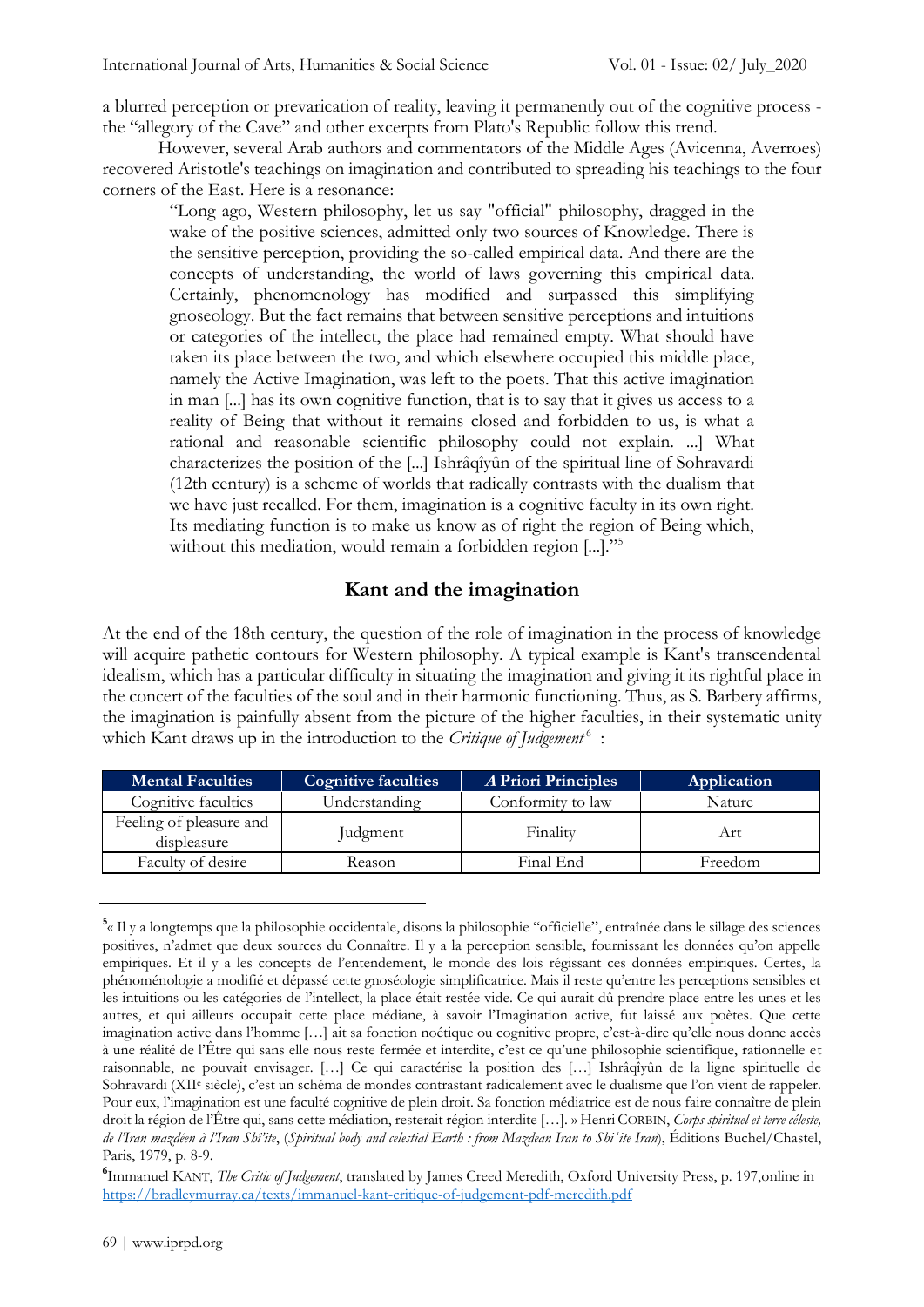"As you can see, imagination is given no status. Kant makes no mention of it. Now, and this is where the scandal lies, imagination is, as we shall see, directly or indirectly associated with all the under-named "faculties" of the human being conceived as a soul incarnated in a body. Active everywhere and located nowhere, imagination seems to be unmentionable, shameful like the taenia with which it is compared."<sup>7</sup>

In the first edition of the Critique of Pure Reason (1781), the status of imagination is treated in particular "on the Deduction of the Pure Concepts of the Understanding". This section was entirely modified by Kant in the second version of the Critique of Pure Reason of 1787. In this new version, the philosopher tries to renounce the characteristics he had originally attributed to imagination, relegating it to the role of a simple function of understanding. Why this reversal? Here are some hypotheses:

"The status of this text (the first version of the Transcendental Deduction, we open the parenthesis), is quite particular. It is because Kant judged it unsatisfactory that it will be deleted in the second edition of the Critique of Pure Reason (1787) to be replaced by a shorter and totally reworked version. Used forty times in this first version, the word "imagination" will only be present fifteen times in the second. These simple figures show that imagination is as such, if not the target of this reworking, at least concerned. What is the reason for this? We know that the purpose of the Deduction is to make the use of categories objective and legitimate. Now this first version begins with a psychological, subjective analysis of the possibility of categories and then analyses their objective value. It is in order not to be accused of proceeding genetically (deducting the right of fact, the objectivity of the category from its psychological possibility) that Kant has almost eliminated this psychological analysis in the second version. The latter then only appears at the end of the Deduction, in paragraph twenty-four, in which, after having founded the categories in law, he quickly addresses the psychological problem strictly speaking: how can one imagine a category?"<sup>8</sup>

<sup>&</sup>lt;sup>7</sup>« On le voit, il n'est accordé aucun statut à l'imagination. Kant n'en fait pas mention. Or, et c'est là où réside le scandale, l'imagination est, comme nous allons le voir, associée directement ou indirectement à toutes les "facultés" sous- nommées de l'être humain conçu comme âme incarnée dans un corps. Active partout et située nulle part, l'imagination semble inavouable, honteuse comme le taenia avec lequel elle est mise en parallèle. »

<sup>1</sup> Stéphane BARBERY, *L'Imagination chez Kant*, « L'art caché» ("The hidden art") text online in <http://www.barbery.net/bibli/barbery-imaginationchezkant-30pages.pdf>

**<sup>8</sup>** « Le statut de ce texte (la première version de la Déduction Transcendantale, nous ouvrons la parenthèse), est bien particulier. C'est parce que Kant le juge insatisfaisant qu'il sera supprimé dans la seconde édition de la *Critique de la raison pure* (1787) pour être remplacé par une version plus courte et totalement remaniée. Utilisé quarante fois dans cette première version, le mot "imagination" ne sera plus présent que quinze fois dans la seconde. Ces simples chiffres montrent que l'imagination est en tant que telle, sinon visée par ce remaniement, du moins concernée. Quelle en est la raison ? On sait que la finalité de la Déduction est de rendre objective, légitime, l'utilisation des catégories. Or cette première version commence par une analyse psychologique, subjective, de la possibilité des catégories pour analyser ensuite leur valeur objective. C'est pour ne pas être accusé de procéder génétiquement (déduire le droit du fait, l'objectivité de la catégorie de sa possibilité psychologique) que Kant a quasiment supprimé cette analyse psychologique dans la seconde version. Cette dernière n'apparaît plus alors qu'à la fin de la Déduction, au paragraphe vingt-quatre, paragraphe où il aborde rapidement, après avoir fondé en droit les catégories, le problème psychologique à proprement parler : comment peut-on se représenter une catégorie ? »

Stéphane BARBERY, « La première déduction transcendantale » ("The first Transcendental Deduction"), in *L'Imagination chez Kant, op. cit.*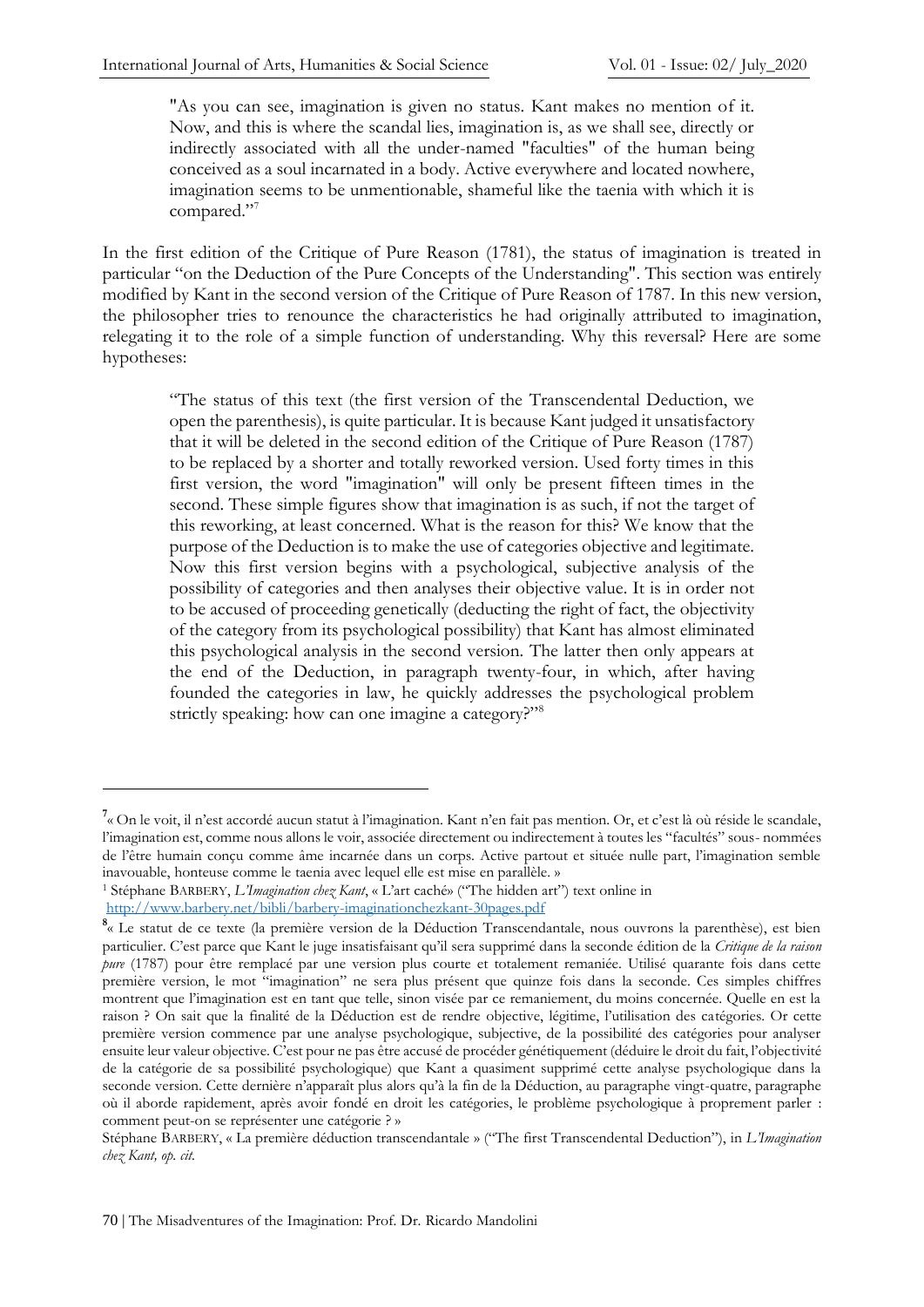"It is not that Kant changes his mind, it is that he does not want (and the texts seem to corroborate this hypothesis) to accept what follows from these theses, that is, the condemnation of the primacy of reason and the commitment of the author to show that the transcendental imagination provides a sufficiently solid foundation to "determine the finite essence of the subjectivity of the human subject" in an original way, in its unity and in its totality."<sup>9</sup>

"The second edition of the CRP casts the transcendental imagination into the shadows and transforms it for the benefit of understanding [...]. At the same time, however, Kant is forced to maintain, on pain of seeing the whole foundation establishment of his philosophy collapse, everything that in the first edition constituted its function as a transcendental foundation."<sup>10</sup>

 "We must recall here the flagship orientation of the Kantian project. Kant seeks to found the universality of the three fundamental fields of knowledge, morality and art. Fighting against the twists and turns of skeptical relativism, it is the attachment to a foundation that he aims for. His obsession is the fixed, the stable, the timeless. But the world we live in is also fluid, unstable and temporal. From this opposition is born, at the heart of his thinking, a fundamental duality to which we will often return, a couple of irreducible oppositions. For a fundamental duality to exist, there must also be a link between the two entities that constitute it. This link is always murky, vague, difficult to determine. It is an in-between, a "non frank being", without shape. We are going to see that this link, this troubled place, coincides, in the theory of Kantian knowledge, with the imagination."<sup>11</sup>

Whatever the reasons, Kant sees himself in the need to rework the Critique of Pure Reason in the 1787 edition, where imagination is limited to the role of the "blind function of the soul". The activities of imagination and understanding seem to be perfectly delineated in the text:

"Synthesis in general is, as we shall see later, the mere effect of imagination, that is, of a blind but indispensable function of the soul, without which we would never have any knowledge, but of which we are only very rarely aware. But to reduce this synthesis to concepts is a function that returns to the understanding, and by which it first provides us with knowledge in the true sense of the word."<sup>12</sup>

**<sup>10</sup>**Martin HEIDEGGER*, op .cit.,* p. 217.

<sup>&</sup>lt;sup>9</sup>« Ce n'est pas que Kant change d'avis, c'est qu'il ne veut pas (et les textes semblent avouer ce refus) accepter ce qui découle de ces thèses, c'est-à-dire la condamnation du primat de la raison et l'engagement pour l'auteur de montrer que l'imagination transcendantale apporte un fondement suffisamment solide pour "déterminer l'essence finie de la subjectivité du sujet humain" de manière originelle, en son unité et en sa totalité.»

Martin HEIDEGGER*, Kant et le problème de la métaphysique*, (*Kant and the problem of Metaphysics*) translation to French by A. de Waelhens et W. Biemel, Gallimard, 1953 for the French translation, p. 36 et 37.

**<sup>11</sup>** « Il nous faut rappeler ici l'orientation phare du projet kantien. Kant cherche *à fonder l'universalité* des trois domaines fondamentaux de la connaissance, de la morale et de l'art. Se battant contre les vire-volètements du relativisme sceptique, c'est l'attachement à un socle qu'il vise. Son obsession est le fixe, le stable, l'atemporel. Or le monde qui s'offre à nous est également fluide, instable et temporel. De cette opposition naît, au coeur de sa pensée, une dualité fondamentale sur laquelle nous reviendrons souvent, un couple d'oppositions irréductibles. Or, pour qu'existe une dualité fondamentale, il faut qu'existe également un lien entre les deux entités qui la constituent. Ce lien est toujours trouble, flou, difficilement déterminable. C'est un entre-deux, un "être non franc", sans contour. Nous allons voir que ce lien, que ce lieu trouble, coïncide, dans la théorie de la connaissance kantienne, avec l'imagination. »

Stéphane BARBERY, « L'art obscur » ("The obscure art"), in *L'Imagination chez Kant, op.cit*.

**<sup>12</sup>**"Der Synthesis überhaupt ist, wie wir künftig sehen werden, die bloße Wirkung der Einbildungskraft, einer blinden, obgleich unentbehrlichen Funktion der Seele, ohne die wir überall gar keine Erkenntnis haben würden, der wir uns aber selten nur einmal bewusst sind. Allein, diese Synthesis auf Begriffe zu bringen, das ist eine Funktion, die dem Verstande zukommt, und wodurch er uns allererst die Erkenntnis in eigentlicher Bedeutung verschafft."

Immanuel KANT, *Kritik der reinen Vernunft* (*Critique of Pure Reason*), Felix Meiner Verlag, Hamburg, 1956, p.116.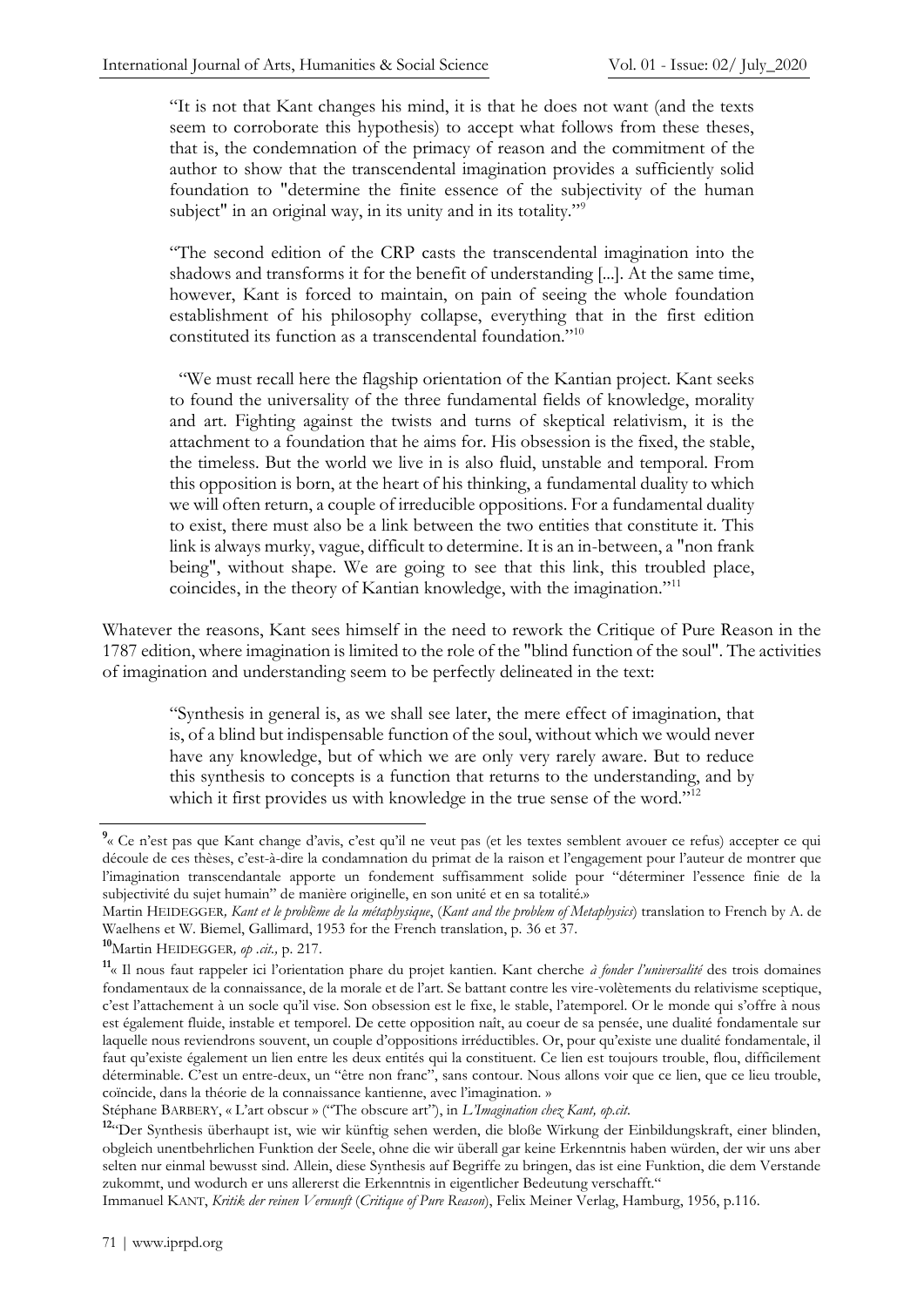### **Imagination instead of Reason?**

Yet imagination escapes this limit of the conceptual and, by adopting the name of Reason, contributes to create fictions that accompany and regulate knowledge:

"Concepts of reason are, as has been said, mere Ideas and have in truth no object in any experience, but do not, nevertheless, point to imagined objects that would at the same time be accepted as possible. They are thought out only in a problematic way, in order to found, in relation to them (as heuristic fictions), regulatory principles for the systematic use of understanding in the field of experience. If we go beyond this, they are no more than beings of reason whose possibility is not demonstrable, and who consequently cannot be placed at the basis of a hypothesis, either, for the sake of a hypothesis, at the foundation of phenomena that are actually real."<sup>13</sup>

Kant name heuristic fictions die Ideas of Reason. Heuristic, because without regard for its truthful content they serve the realization of the knowledge on which they operate. Fictions, because these ideas do not and cannot have an experimental confirmation: they do not lead to any sensible intuition.

"This is tantamount to saying, for example, that the things of the world are to be regarded as if they had a supreme intelligence. In this mode, the Idea is strictly speaking only a heuristic concept, not an ostensive one, and it indicates, not how an object is constituted, but how, under the guidance of this concept, we should seek the constitution and linking of the objects of experience in general."<sup>14</sup>

Freed from any pretension of experimental verification, the Ideas of Reason are articulated pragmatically and determine precise directions to be followed for the practical realization of knowledge.

Kant distinguishes between heuristic (transcendental) fictions, those who are valid for us and for the others, and mere fictions, those that remain totally anchored in subjectivity.

Heuristics fictions frame knowledge by giving it a finality, a systematics, a totality where particular cases subsist. This is the case of the regulatory principles of reason that we have just explored. This help that fiction lends to knowledge is due to the fact that the elements of value of the latter (good or bad knowledge), as well as all the other global considerations that concern it, fall beyond its own determinations:

"[…] the understanding that is simply preoccupied with its empirical use and does not reflect on the sources of its own knowledge can certainly be very successful, but there is one thing it is not at all capable of, and that is to determine for itself the limits of its use and to know what may well reside inside or outside its entire sphere. ...] He is unable to distinguish whether or not certain questions are within his horizon, he is never sure of his pretensions and of what he possesses, and he

<sup>13</sup>"Die Vernunftbegriffe sind, wie gesagt, bloße Ideen, und haben freilich keinen Gegenstand in irgendeiner Erfahrung, aber bezeichnen darum doch nicht gedichtete und zugleich dabei für möglich angenommene Gegenstände. Sie sind bloß problematisch gedacht, um, in Beziehung auf sie (als heuristiche Fiktionen) regulative Prinzipien der systematischen Verstandesgebrauchs im Felde der Erfahrung zu gründen. Geht man davon ab, so sind es bloße Gedankendinge, deren Möglichkeit nicht erweislich ist, und die daher auch nicht der Erklärung wirklicher Erscheinungen durch eine Hypothese zum Grunde gelegt werden können." Immanuel KANT, *Kritik der reinen Vernunft, op.cit*., p. 703.

<sup>14</sup>"Alsdann heißt es z. B. die Dinge der Welt müssen so betrachtet werden, als ob sie von einer höchsten Intelligenz ihr Dasein hätten. Auf solche Weise ist die Idee eigentlich nur ein heuristicher und nicht ostensiver Begriff, und zeigt an, nicht wie ein Gegenstand beschaffen ist, sondern wie wir, unter der Leitung desselben, die Beschaffenheit und Verknüpfung der Gegenstände der Erfahrung überhaupt suchen sollen". Immanuel KANT, *op.cit.,* p. 626.

<sup>72</sup> | The Misadventures of the Imagination: Prof. Dr. Ricardo Mandolini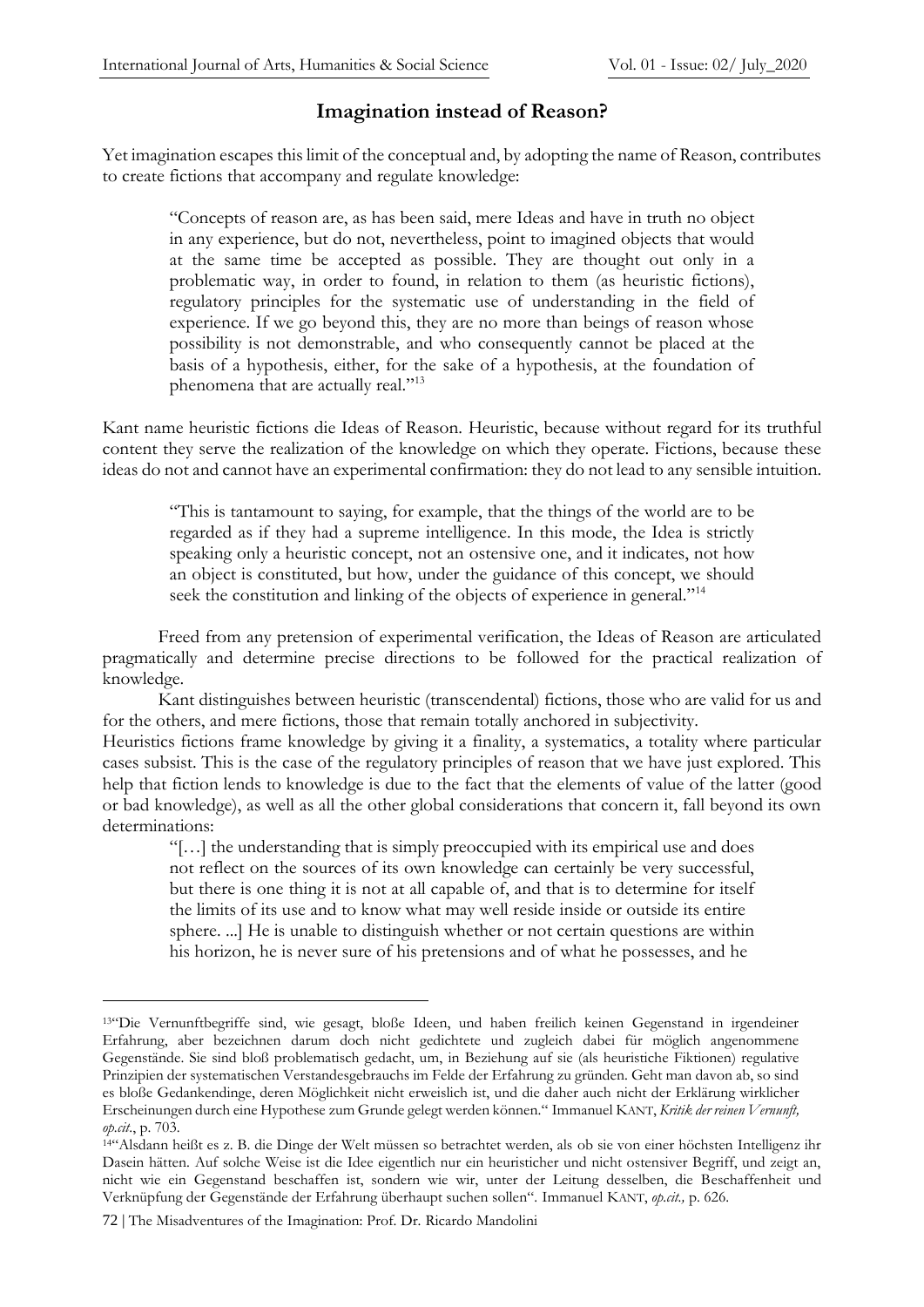must therefore expect to be often and shamefully called to order as soon as he oversteps the limits of his domain (as is inevitable) and wanders among chimeras and illusions".<sup>15</sup>

These kinds of fictions determine a point of reference, a direction to follow, a waiting horizon on which knowledge does not act directly, but without which it cannot justify its existence. The cooperation between fiction and knowledge is the basis of an objective approach in which, among other things, the developments of all scientific approaches are framed.

Hans Vaihinger, father of Fictionalism<sup>16</sup>, says about this:

"Kant wants to clear up the very frequent misunderstanding that considers the Ideas of Dialectic to be invalid, because they would give rise to confusion and equivocation; they would therefore be worthless, harmful. But no, they have an application with a precise purpose. The finality of these Ideas, characteristic of true fictions, will be emphasized [...] It will be shown here that these Ideas "are not only empty associations of content"."<sup>17</sup>

Now, it must be stated here that the only function that can produce heuristic fictions such as noumena, the soul, the purpose of science, the focus imaginarius, the totality of knowledge, the principle of regulation, God, the purpose of Nature, as well as the whole long list of or principles of regulation attributed to pure Reason, is, in the first term: imagination. It is, of course, transcendental imagination as Heidegger conceives it; between pure Reason and transcendental imagination there is no detectable difference. The concepts or Ideas of Reason, on the one hand, and the fictions of imagination, on the other, are the same thing. When it comes to the production of heuristic fictions, pure reason and transcendental imagination seem to duplicate their work.

Apart from the Ideas of Reason, it is important to note that Criticism abounds in fictions on which sensibility and understanding operate, which are not recognized by Kant as fictions:

"In Transcendental Aesthetics and Analytics one can, if one wants, also find a form of theory of fiction. Space, time, and in particular, categories, are representations whose fabric helps to systematically elaborate the perceived material; each of these representations, despite the fact that they are subjective and therefore not true, is necessary in order to be able to grasp what is given. From this point of view, they can be considered as fictions; but the majority of them lack

<sup>15</sup>"[…] daß der bloß mit seinem empirischen Gebräuche beschäftige Verstand, der über die Quellen seiner eigenen Erkenntnis nicht nachsinnt, zwar sehr gut fortkommen, eines aber gar nicht leisten könne, nämlich, sich selbst die Grenzen seines Gebrauchs zu bestimmen, und zu wissen, was innerhalb der außerhalb seiner ganzen Sphäre liegen mag; denn dazu werden eben die tiefen Untersuchungen erfordert, die wir angestellt haben. Kann er aber nicht unterscheiden, ob gewisse Fragen in seinem Horizonte liegen, oder nicht, so ist er niemals seine Ansprüche und seines Besitzes sicher, sondern darf sich nur auf vielfältige beschämende Zurechtweisungen Rechnung machen, wenn er die Grenzen seines Gebiets (wie es unvermeidlich ist) unaufhörlich überschreitet, und sich in Wann und Blendwerke verirrt." Immanuel KANT, *op.cit*., p. 289.

<sup>16</sup>Fictionalism : philosophic school according to which the pretended objective descriptions of reality are many times cases of "make believe", metaphoric indemonstrable statements presented under the formula "as...if".

<sup>17</sup>"Kant will das naheliegende Missverständnis zurückweisen, dass die in der Dialektik in ihrer Nichtigkeit nachgewiesenen Ideen nur Täuschungen, nur Blendwerke seien, also wertlos, ja schädlich. Nein, sie haben trotzdem "ihre gute und zweckmäßige Bestimmung" – die Zweckmäßigkeit dieser Vorstellungen, das Merkmal der echten Fiktionen wird wieder betont. [...] Damit wird gezeigt, dass sie "nicht bloß leere Gedankengänge sind". Hans VAIHINGER, Die Philosophie des *Als Ob (The philosophy of "As If")*, Felix Meiner Verlag, Leipzig, 1920, p. 627.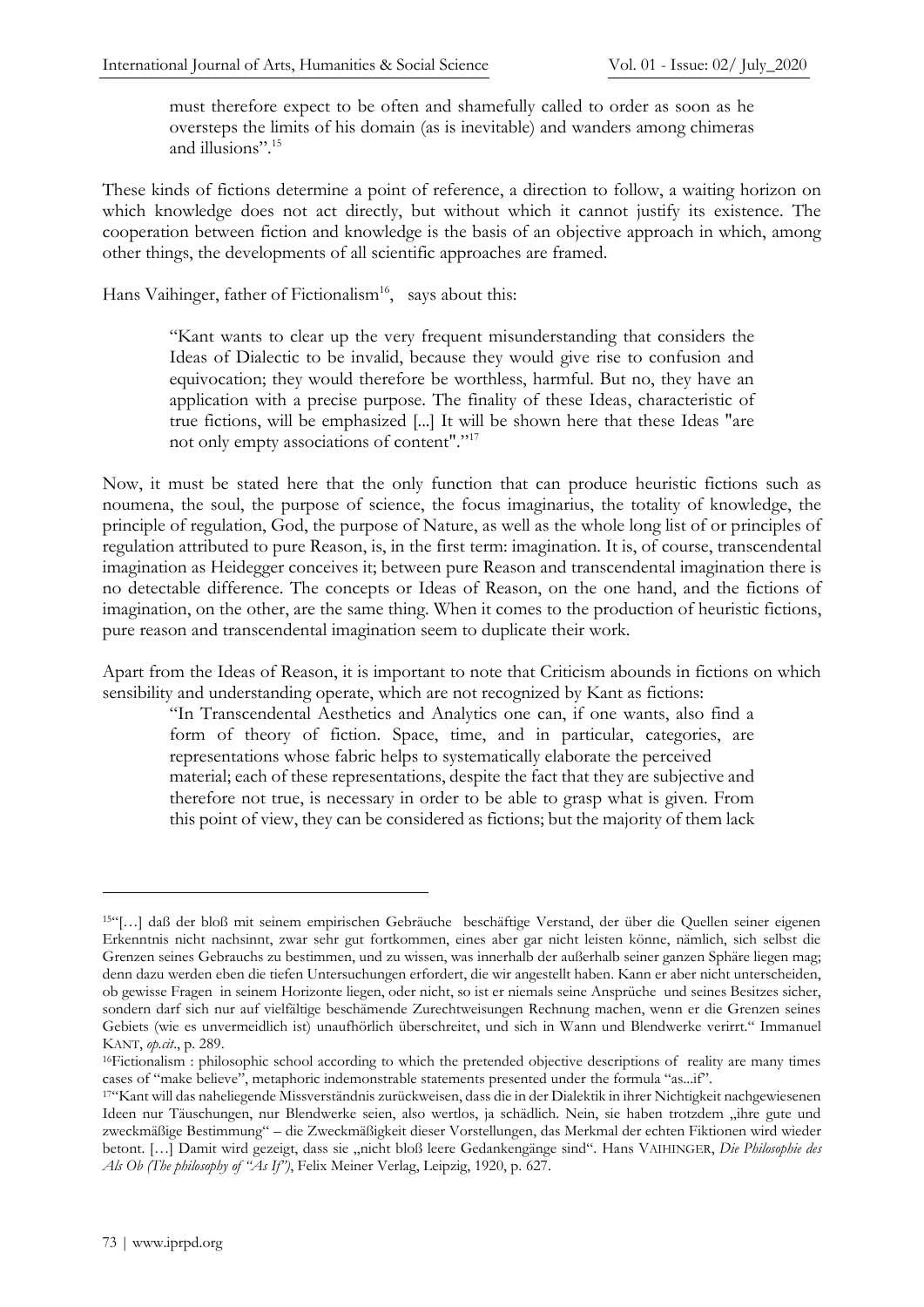the awareness, the acceptance of their fictitious nature [...] It can be concluded that they are fictions, but this "at one's own risk". For Kant himself, the fictions are found only in his doctrine of the Ideas of the Transcendental Dialectic."<sup>18</sup>

To this list should be added the unprovable Ding an sich, the intuition a priori so harshly criticized by B. Bolzano, the scheme, halfway between imagination and understanding, etc.

#### **The Critique of pure Reason, a heuristic of knowledge**

Admitting that these constitutive principles of understanding and perception are also fictions, forces us to reconsider the role of imagination in the cognitive process. Thanks to imagination, knowledge can no longer be seen as a passive set of judgments or interpretations about the truthfulness of facts. It is transformed into a use, a concrete and effective use that allows the optimal response of a subject to a given situation. In short, knowledge is not a passive hermeneutic according to Kant, but a heuristic. This is the reason that explains the importance of the "Schematism" by the Critique of pure Reason, as Alain Renaut tells us :

"Any schematization of a concept consists in temporalizing it, and this temporalization itself lies in our capacity to transform it into a method, that is to say, into a series of operations following one another in time, that the subject can practice  $[\ldots]$ ."<sup>19</sup>

The existence of fictions that run through the entire architecture of the Critic transforms his traditionally recognized theory of knowledge into a generalized heuristic. This is Yves Bouchard's thesis. According to his reading of the Critique of Pure Reason, whenever Kant envisages a totality that can serve as a framework for the diverse of sensibility and the diverse of understanding, he confronts us with a heuristic system of representation that acts as if the totality of the experiences he presupposes were already manifest. This order constitutes a timeless and infinite continuum on which the individual experiences take shape and will be actualized. Thus, Criticism is organized around two distinct and fundamentally heterogeneous orders, that of pure knowledge and that of its implementation:

"The recognition of a difference between these two orders of unity constitutes an important moment in the epistemological undertaking of the first Critique. While the results of Aesthetics and Analytics compete to bring to light the unity of understanding, which is realized in the object of a concept, the results of the Dialectic reveal a higher order of unity, that of reason, without which the diverse conceptual of understanding would remain chaotic. [...] Thus we could assert that by unifying the diverse of sentience (intuitions), understanding provides an object to know (erkennen), and that by unifying the diverse of understanding (concepts), reason provides an object to act (handeln). Understanding appears to be doubly

**<sup>18</sup>**"In der "Transzendentale Ästhetik" und "Transzendentale Analytik" kann man, wenn man will, auch schon eine Art von Fiktionstheorie finden resp. in dieselben hineinlegen. Denn Raum, Zeit und insbesondere die Kategorien sind eine Art von Hilfsvorstellungen, deren sich das"Gemüt" bedient, und das Empfindungsmaterial systematisch zu verarbeiten; jene Vorstellungen sind, trotzdem sie subjektiv und damit unwahr sind, doch dazu notwendig, um das Gegebene zu fassen. Insofern kann man sie als Fiktionen betrachten; aber es fehlt dabei doch den Meisten das Bewusstsein der fiktiven Natur dieser Vorstellungen [...] Man kann zu dem Letzteren sich berechtigt glauben, aber dann muss man es auf eigene Rechnung tun. Auf das Konto von Kant selbst kommt aber seine Lehre von den Ideen in der "Transzendentale Dialektik. " " Hans VAIHINGER, *op. cit.*, p. 618-619.

<sup>&</sup>lt;sup>19</sup>« Toute schématisation d'un concept consiste à le temporaliser, et cette temporalisation réside elle-même dans notre capacité de à la transformer en une méthode, c'est-à-dire en une série d'opérations se succédant dans le temps, que le sujet peut pratiquer […]. » Alain RENAUT, *Kant aujourd'hui (Kant nowadays),* Aubier editions, Paris, 1997, p. 163.

<sup>74</sup> | The Misadventures of the Imagination: Prof. Dr. Ricardo Mandolini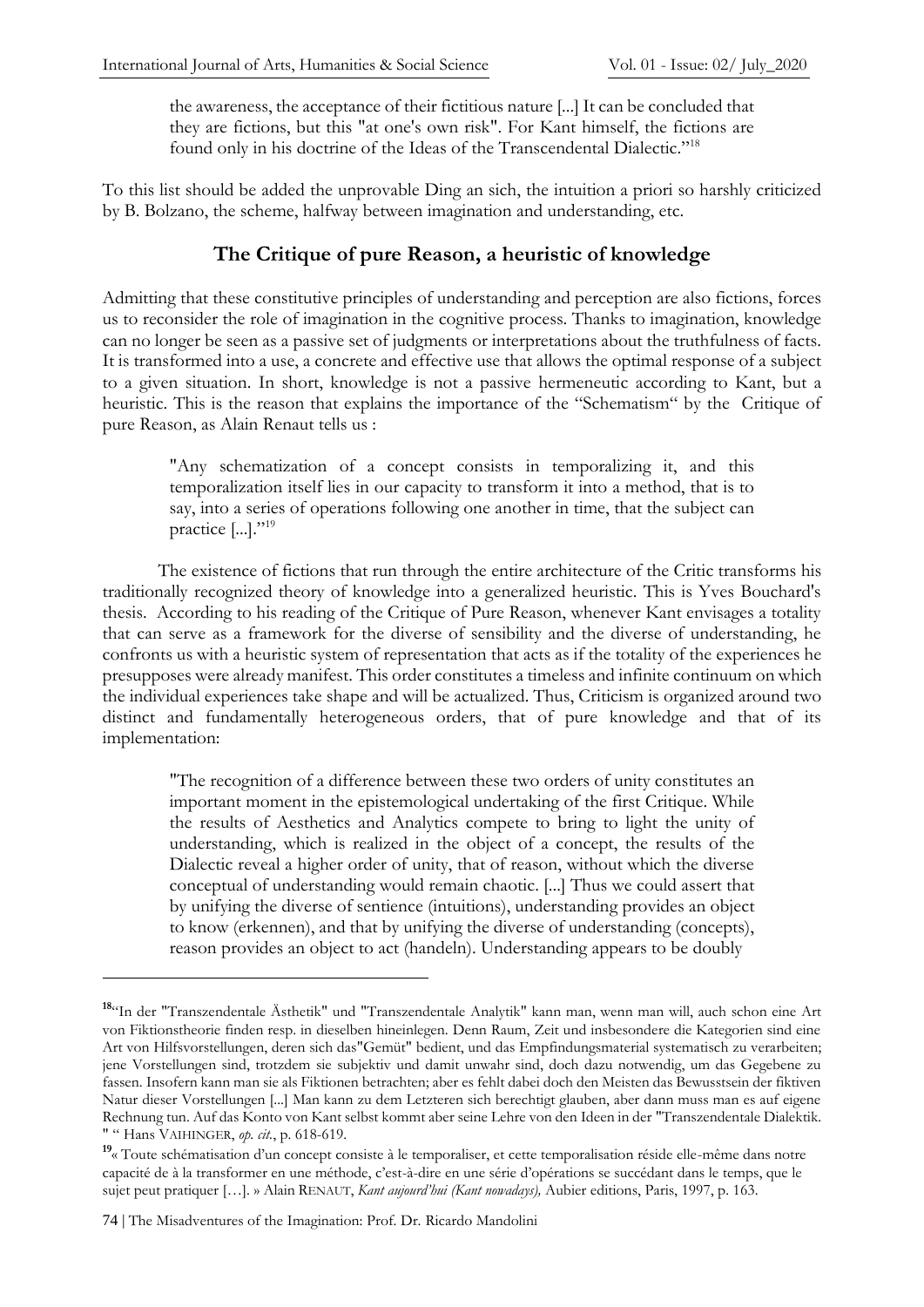conditioned, on the one hand by sensibility, which gives it a diversity of representations, and on the other hand by reason, which gives it a unity of action"<sup>20</sup>

The systematization of knowledge, so necessary for the development of science in general, is an Idea of pure Reason in which concepts and categories of understanding subsist; but, as Kant explicitly states, systematization is not in itself knowledge. This means that it acts "from outside" on knowledge, so to speak, and determines a hierarchy, a necessary research direction to follow, which will allow the realization of a corpus organized according to its methodological imperatives. That is to say, collaboration, the interpenetration between the constitutive principles of the diverse phenomenal and of understanding, on the one hand, and the regulatory principles of reason, on the other, constitute the basis on which the architectonics of Kantian epistemology is built.

It is from this approach that Yves Bouchard elaborates his research, by analysing the relationship that Ideas of infinite magnitude, applied in turn to sensitivity, understanding and reason, have with the particular cases that fit into them. The superimposition of two correlated systems of representation, α and ω, operational throughout Aesthetics, Analytics and Dialectics, is detected in this way.

"While the representations of the type α have the property of being constitutive and ostensive, in that they show a unit realized in the given diverse phenomenal (gegegeben), the representations of the type  $\omega$  are regulatory and heuristic, in that they indicate the way to realize a given unit for task (aufgegeben). By establishing an a priori order of unity, ω representations of order confer articulation, cohesion and order to the conduct of research. They do not have a strictly theoretical function, but are nevertheless essential to the theoretical order. Thus, the system as such has only a heuristic value and only the propositions that constitute it have an ostensive value."<sup>21</sup>

We have cited Kant's Critique of Pure Reason because his critical idealism gives rise to a theory of knowledge that uses the imagination to assert itself in heuristics, on the one hand, while, on the other hand, it denies imagination without daring to draw all the consequences that emerge from its use. This is a typical example of the misadventures and misfortunes that the imagination has had to endure at the expense of understanding and reason. Let us summarize: in the reworking of the Critique of 1787 fictions were prohibited from knowledge, at least in form. In substance, they were maintained, either admitted as fictions, as principles regulating reason, or not admitted as fictions, but admitted as principles constituting perception and understanding. In any case, fictions determine a heuristic that is indispensable for attributing a purpose to a given knowledge, a presupposed purpose that is

**<sup>20</sup>** « La reconnaissance d'une différence entre ces deux ordres d'unité constitue un moment important de l'entreprise épistémologique de la première Critique. Alors que les résultats de l'Esthétique et de l'Analytique concurrent à mettre en lumière l'unité de l'entendement, qui se réalise dans l'objet d'un concept, les résultats de la Dialectique dévoilent un ordre d'unité supérieur, celui de la raison, sans lequel le divers conceptuel de l'entendement demeurerait chaotique. […] Ainsi on pourrait affirmer qu'en unifiant le divers de la sensibilité (les intuitions), l'entendement fournit un objet au connaître *(erkennen*), et qu'en unifiant le divers de l'entendement (les concepts), la raison fournit un objet à l'agir (*handeln*). L'entendement apparaît comme doublement conditionné, d'un côté par la sensibilité qui lui donne un divers de représentations, et de l'autre par la raison qui lui donne une unité d'action. »

Yves BOUCHARD, *L'holisme épistémologique de Kant* (*The epistemological holism by Kant*), Bellarmin/Vrin, Montréal/Paris, 2004, p. 136 –137.

**<sup>21</sup>** « Alors que les représentions du type α ont comme propriétés d'être constitutives et ostensives, en ce qu'elles montrent une unité réalisée dans le divers phénoménal donné (*gegeben*), les représentations de type ω sont régulatrices et heuristiques, en tant qu'elles indiquent la voie à suivre pour réaliser une unité donnée pour tâche (*aufgegeben*). Les représentations d'ordre ω, en instaurant un ordre d'unité *a priori*, confèrent articulation, cohésion, ordre à la conduite de la recherche. Elles n'ont pas de fonction proprement théorique, mais sont néanmoins indispensables à l'ordre théorique. Ainsi, le système comme tel n'a-t-il qu'une valeur heuristique et seules les propositions qui le constituent ont une valeur ostensive. » Yves BOUCHARD, *op. cit.,* p. 150.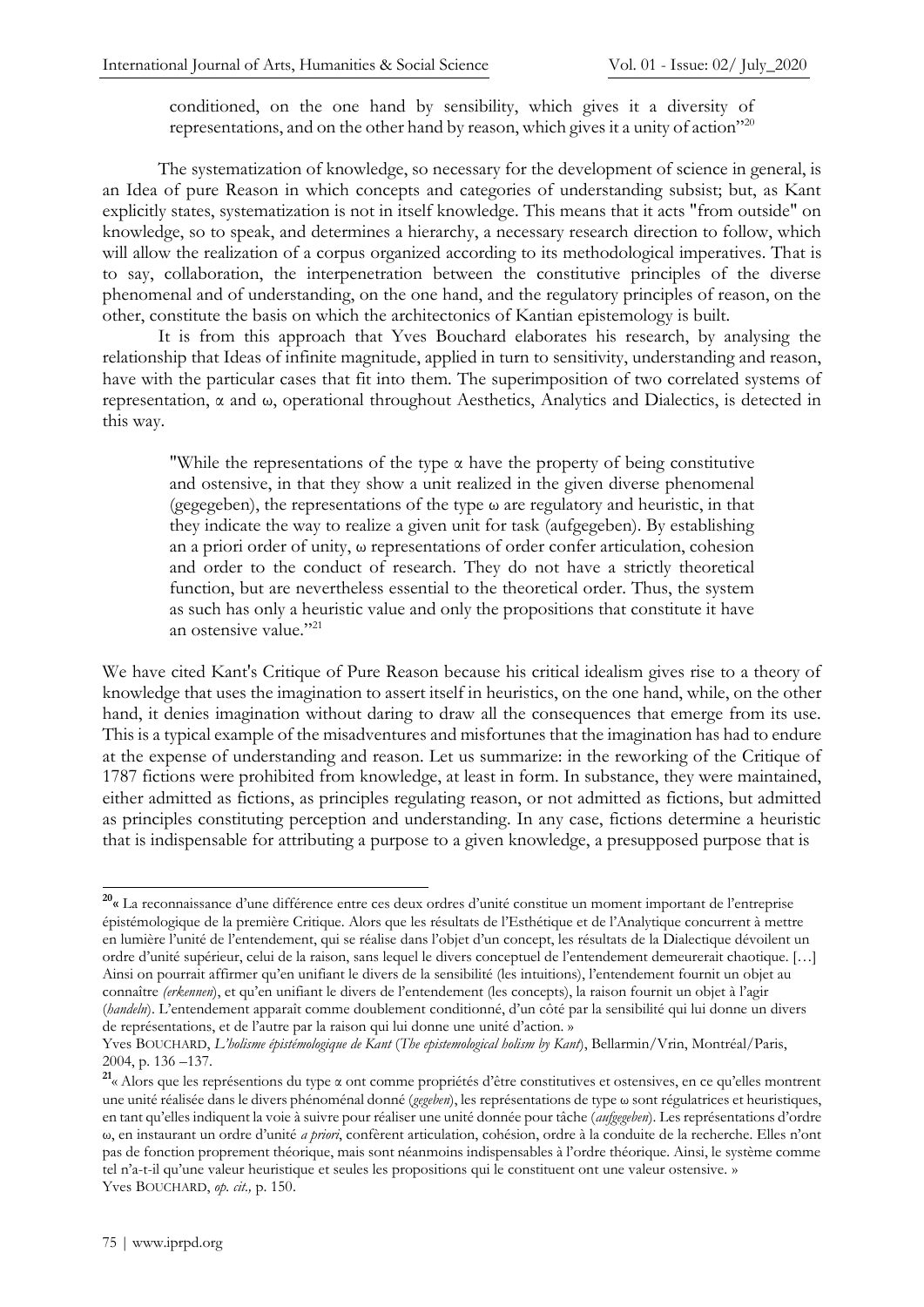not part of the knowledge itself but which justifies its existence and value. Indeed, Kant's first Critique not only answers the famous question of the content of knowledge, but at the same time questions its systematics, its finality, its utility. For Kant, knowledge, far from being a static reflection, constitutes a dynamic function to be realized according to the systematic application of rules and Principles, the correct use of which determines its correction. When the transcendental imagination finds its way to the realization of a project or the explanation of a state of affairs, it crystallizes into a practice, within which theories, hypotheses, truths or fictions play the role of parts of a whole. It is because they contribute pragmatically to this realization by being part of the whole, and not by their value in isolation, that these elements take on their value. These are the salient features of any heuristic, defined in one stroke.

Heidegger, drawing on the Critique in its first version of 1781, elaborated an interpretation that was a subject of confrontation with Cassirer in the Davos meetings of March 1929<sup>22</sup>. He sees the Kantian imagination as the basis of a new metaphysics that is intended to replace traditional metaphysics. For Heidegger, the Critique of Pure Reason is much more than a theory of knowledge; it is a fundamental ontology. By answering the question "What is Man?" this ontology poses transcendental imagination as the temporal transcendence of Dasein. Thus Heidegger sees in the first Critique a direct relationship with his own work Sein und Zeit (Being and Time) which, as its title expresses it, links temporality to the problematic of the meaning of being. Heidegger tries to demonstrate that Kant's original project was to replace scholastic metaphysics with another, this time posed in a Purely Sensible Reason, which carries with it the understanding of the problematic of being. To support his interpretation Heidegger links imagination, temporality and transcendence in the same metaphysical project:

"In the logic of his interpretation, Heidegger insistently suggested that Kant himself could only have retreated from the enormity of the event that took place in 1781: not only did the second edition of 1787 fail to make explicit the theory of transcendental imagination, but much of the modifications and rearrangements it introduced into the Critique would even have been due, according to Heidegger, to the need to plug the breach in the age-old domination of reason."<sup>23</sup>

## **The radical imagination**

What we concretely know is systematically mixed with what we hypothetically assert and also with what we desire, giving rise to a representative - affective - intentional flow that is the basis of all realisation and behaviour. Cornelius Castoriadis calls this flow radical imagination.

"The representations of an individual at any moment and throughout his life - or better: the representative (affective-intentional) flow that an individual is - are first and foremost a magma. They are not a set of defined and distinct elements, and yet they are not pure and simple chaos. One can extract or locate such and such a

**<sup>22</sup>**See Martin HEIDEGGER, *Kant et le problème de la metaphysique, op.cit.*

**<sup>23</sup>** « Dans la logique de son interprétation, Heidegger suggérait avec insistance que Kant lui-même n'avait pu que reculer devant l'énormité de l'événement qui s'était produit en 1781 : non seulement la deuxième édition, de 1787, n'explicita pas la théorie de l'imagination transcendantale, mais une bonne partie des modifications et réaménagements qu'elle introduisit dans la Critique aurait même été due, à en croire Heidegger, à la nécessité de colmater la brèche pratiquée dans la domination ancestrale de la raison.»

Emmanuel KANT*, Critique de la raison pure,* translation to French and presentation b*y* Alain Renaut, Flammarion, 2001, p. 18.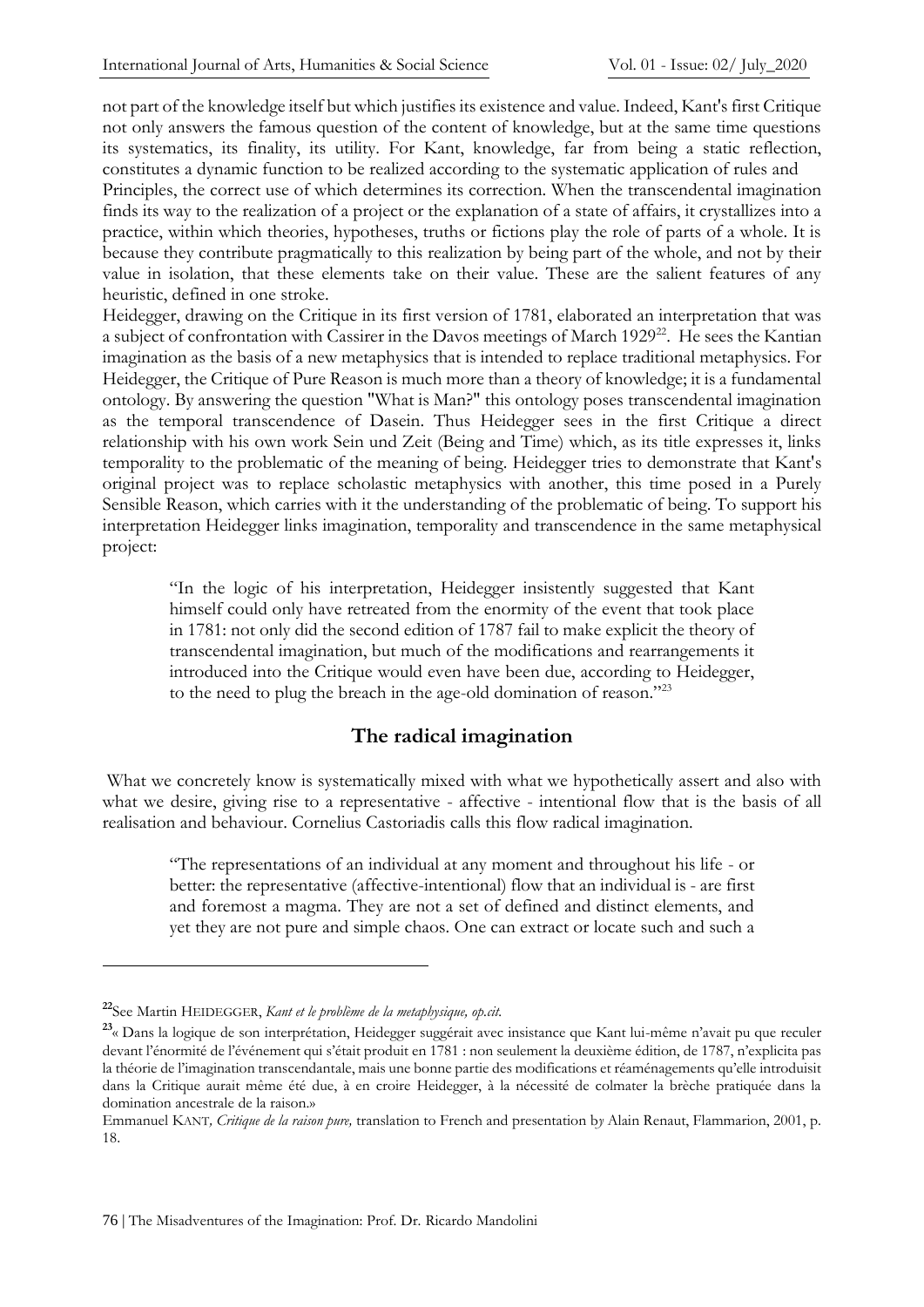representation - but this operation is obviously, in relation to the thing itself, transitory (and even essentially pragmatic and utilitarian), and its result, as such, is neither true nor false, neither correct nor incorrect."<sup>24</sup>

What is really new in this perspective is to consider imagination independently of any utilitarian polarization, before it can crystallize into particular images or representations. Depending on the needs, it can remain as fuzzy as a fantasy, configure a hypothesis applicable to the elucidation of a particular phenomenon, or solidify into concepts and reasoning. This representative/affective/intentional flow, this creative magma that exists above all, involuntarily and spontaneously, explains why the being that we are is in perpetual construction:

"[...] the representation is not a painting hung inside the subject and accompanied by various trompe-l'oeil, or a huge trompe-l'oeil; it is not a bad photograph of the "spectacle of the world" that the subject holds in his heart and can never lose. It does not belong to the subject, it is, to begin with, the subject. She is what makes us light in the darkness, what the dream itself is light for. It is what makes us always, even if "we think of nothing", that thick and continuous flow that we are, what makes us present to us only by being present to something other than ourselves even though no "thing" would be "present", what makes our presence to us can never be anything other than the presence of what is not simply us."<sup>25</sup>

#### **Conclusion: a light at the end of the tunnel**

To think of imagination as a creative magma that exists before any determination places its problem in its true scope. It is not, as has been asserted for twenty-five centuries, a supplementary manifestation of our consciousness. As the supreme organ of survival and adaptation, imagination is a magma that creates forms is our consciousness and our unconscious, the origin of all our sensitive and intellectual manifestations. It specializes in the form of perception, volition, understanding, reason, etc. to configure the most adequate response to the challenges of the external world, to put into action the most correct and adapted use that we can make of a specific knowledge.

Conceiving the imagination as a creative magma allows us at the same time to give a particular validity to heuristics, understood as a strategy for realizing what the imagination proposes. Indeed, heuristics is the implementation of radical imagination, of the representative/ affective/intentional flow.

**<sup>25</sup>** « […] la représentation n'est pas tableau accroché à l'intérieur du sujet et assorti de divers trompe-l'œil, ou bien un immense trompe-l'œil ; elle n'est pas mauvaise photographie du "spectacle du monde" que le sujet serre dans son cœur et ne peut jamais égarer. Elle n'appartient pas au sujet, elle est, pour commencer, le sujet. Elle est ce par quoi nous sommes lumière dans l'obscurité, ce pour quoi le rêve même est lumière. Elle est ce par quoi il y a toujours, même si "nous ne pensons à rien", cette coulée épaisse et continuée que nous sommes, ce par quoi nous ne sommes présents à nous qu'en étant présents à autre chose que nous alors même qu'aucune "chose" ne serait "présente", ce par quoi notre présence à nous ne peut jamais être que comme présence de ce qui n'est pas simplement nous. » Cornelius CASTORIADIS, *op. cit*., p. 482.